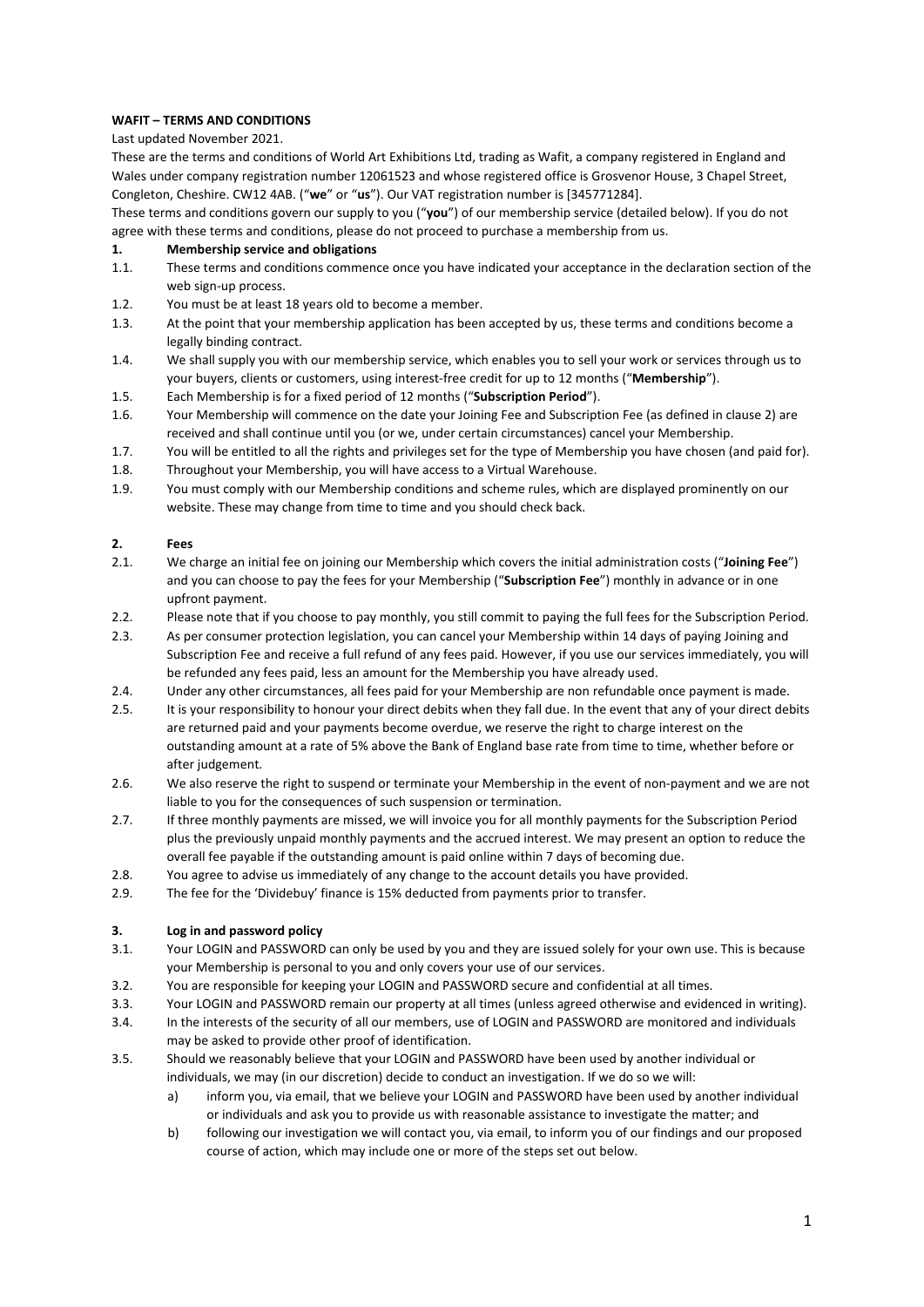- 3.6. If you unreasonably refuse to cooperate with our investigation, or following our investigation we have reasonable grounds to believe that your LOGIN and PASSWORD were used, with or without your knowledge and/or consent, by another individual or individuals, depending on the particular circumstances of each case, then in addition to any other legal rights that we may have, we reserve the right to:
	- a) charge a fee, equal to our daily membership charge, to provide access to the Membership to such unauthorised users; and
	- b) cancel your Membership with immediate effect and no refunds will be given nor will we be liable to you for the consequences of such cancellation.
- 3.7. If we have reasonable grounds for believing that you knowingly provided your LOGIN and PASSWORD to another individual or individuals, or allowed unauthorised access in addition to our rights referred to in clause 3.6, we may hold you responsible for any products or services offered by the individual(s) while using your LOGIN and PASSWORD, and you agree to be liable for any you loss we suffer as a consequence of that conduct.
- 3.8. The LOGIN and PASSWORD with built-in authentication, issued or otherwise provided to you by us to enable you to securely access the relevant systems in accordance with the terms of your Membership. Only one LOGIN and PASSWORD can be registered to an account at any time, so if you lose or misplace the LOGIN and PASSWORD you need to contact member services to update the LOGIN and PASSWORD immediately.

# **4. Intellectual property**

- 4.1. We are the owner or licensee of all intellectual property rights in our website (for example the copyright and any rights in the designs) and in any of the material posted on it. They are protected by copyright.
- 4.2. You are allowed to print one copy and download extracts of any page on our website for your personal reference, but not for commercial use without a licence from us. You must not alter anything, or use any illustrations, video, audio or photographs separately from the text that goes with them. You must not change, copy, reproduce or translate anything on the site without our consent. You are not permitted to license, sell, rent, lease, transfer, assign, distribute, exploit or otherwise make any documents or online resources from the site available to any third party.
- 4.3. If you breach these terms and conditions, you lose your right to use our website, and must destroy or return any copies you have made.
- 4.4. Nothing in these terms and conditions is deemed to transfer any intellectual property rights in the products you add into the Virtual Warehouse from you to us.

# **5. Our rights and obligations**

- 5.1. We respect your right to privacy and will process your personal information in accordance with applicable data protection legislation. For further information, please view our privacy notice [https://wafit.online/documents/Privacy & Cookie Policy.pdf].
- 5.2. We reserve the right to decline to accept any application as we see fit.
- 5.3. We offer credit through our finance partner, currently DivideBuy, who are regulated by the Financial Conduct Authority (FCA). You should check their terms and conditions, available from their website, before committing to becoming a member.
- 5.4. When you sell a product or service and the buyer applies for the credit, we will pay you the full purchase price, less our finance charge of 15%, within 48 hours after we have received proof of delivery of the product or acceptance of a service, however during exceptionally busy times payments may take longer and we will not be held liable for any delays in making payment to you.

#### **6. Representations and warranties**

- 6.1. We do not warrant that our service will be available to you all of the time. There may be occasions where we have to close all, or part of, the system for maintenance and updates.
- 6.2. We will do our best to let you know of such closures in advance of them taking place, unless the problem is urgent or an emergency.
- 6.3. We will use all commercially reasonable endeavours to ensure that such closures are outside of peak visiting hours and are kept to a minimum, in both duration and frequency. You will not be entitled to a refund of part of, or all of, your Subscription Fees in such circumstances.

## **7. Termination**

- 7.1. At the end of your Subscription period, your Membership will automatically renew until cancelled in accordance with this clause 4.
- 7.2. You may terminate your Membership at any point by calling the member services team for cancellation options, however you may not be entitled to a refund of your Subscription Fees for the remainder of your Subscription